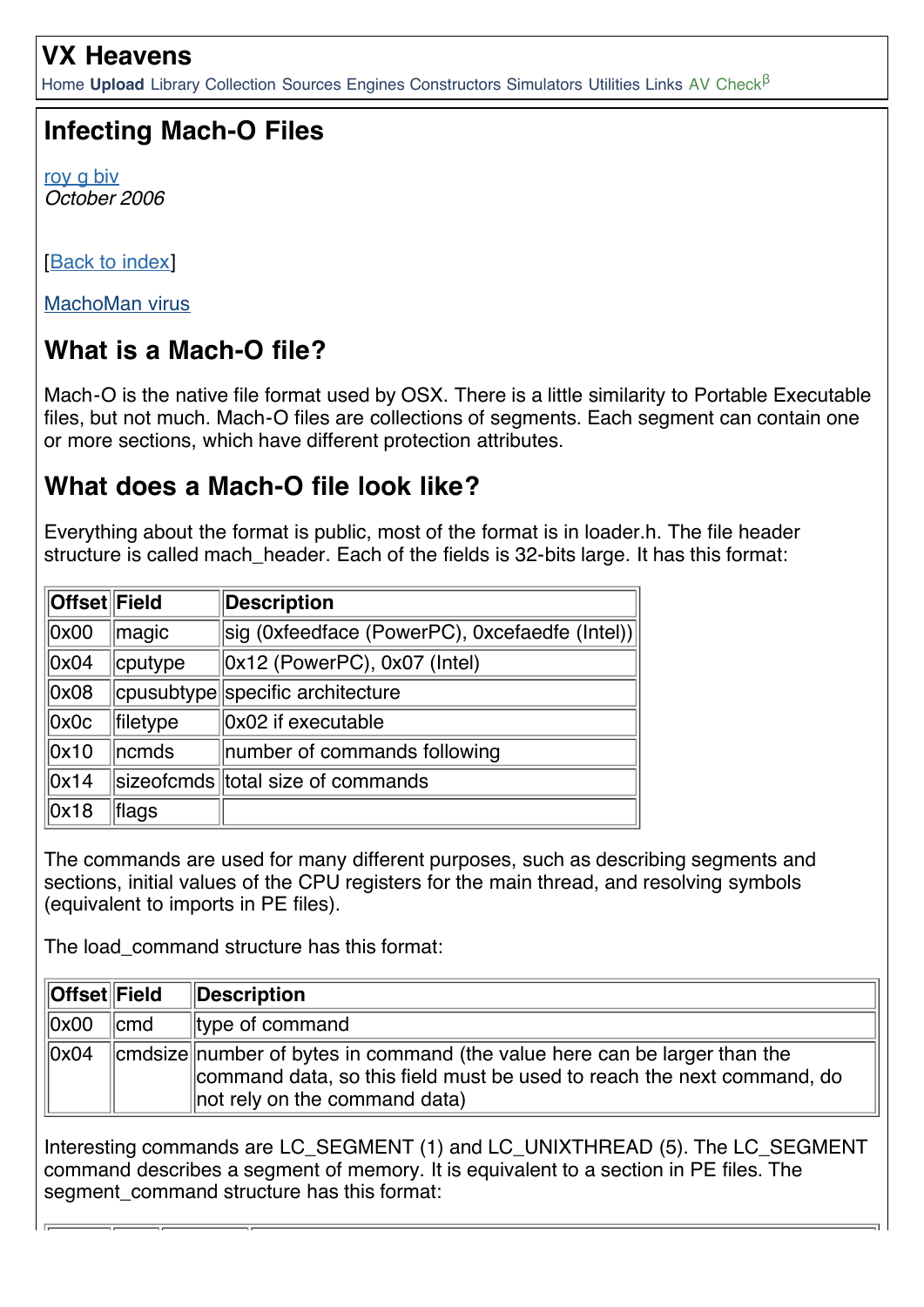| <b>Offset Size Field</b> |    |                 | <b>Description</b>                                                                                       |  |
|--------------------------|----|-----------------|----------------------------------------------------------------------------------------------------------|--|
| 0x00                     | 16 |                 | segname name of segment (ignored, just like PE)                                                          |  |
| 0x10                     | 14 | vmaddr          | segment virtual address                                                                                  |  |
| 0x14                     | 14 | vmsize          | segment virtual size                                                                                     |  |
| 0x18                     | 14 | fileoff         | segment file offset                                                                                      |  |
| Ox1c                     | 14 | <b>filesize</b> | segment file size (0 means empty)                                                                        |  |
| 0x20                     | 14 | maxprot         | maximum protection attributes (can disallows writable code, for<br>example, but clearing PROT_WRITE bit) |  |
| 0x24                     | 14 | linitprot       | initial protection attributes (combination of READ, WRITE, EXEC, but<br>PROT_WRITE requires PROT_READ)   |  |
| 0x28                     | 14 | nsects          | number of sections following                                                                             |  |
| 0x2c                     | 14 | flags           |                                                                                                          |  |

A section is a piece of memory within a segment. The section command structure has this format:

| Offset Size Field |                |             | <b>Description</b>                        |
|-------------------|----------------|-------------|-------------------------------------------|
| 0x00              | 16             |             | sectname   name of section                |
| 0x10              | 16             | segname     | name of host segment                      |
| 0x20              | 4              | addr        | section virtual address                   |
| 0x24              | 14             | <b>Size</b> | section file size                         |
| 0x28              | $\overline{4}$ | offset      | section file offset                       |
| 0x2c              | $\overline{4}$ | align       | section alignment                         |
| 0x30              | 4              | reloff      | relocation data file offset               |
| 0x34              | 4              | Inreloc     | relocation data item count                |
| 0x38              | 4              | flags       |                                           |
| 0x3c              | 4              | reserved1   | interpretation depends on flags           |
| 0x40              | 4              |             | reserved2 interpretation depends on flags |

The flags are a packed structure, the low 8 bits describe the section type, the top 8 bits describe the section user attributes, the next 8 bits describe the section system attributes.

### **How do we infect it?**

I thought about this problem for a long time. The problem with the format is that some structures, like the symbol tables access sections by number, so we can't insert sections or segments. We could add a section to the end, but that would require possibly moving file data to make room, and some structures are difficult to parse properly, so that's not a good option. I thought about a cavity infector, but the only good cavity that I could find was in the

\_\_jump\_table section, but the size cannot be altered, because it is used by the symbol loader. I considered appending to the \_\_LINKEDIT segment, but it is discarded by the loader. I thought about moving some code from the \_\_text section to the end of the file, and placing myself in the space, but then I would need to open the file to read it back.

Eventually, I started thinking about it differently. Each file is supposed to start with a \_\_PAGEZERO segment, which marks the first 0x1000 bytes as not accessible. The file size there is 0, but I wondered if I could change it and load my code? Amazingly, it is so. All I had to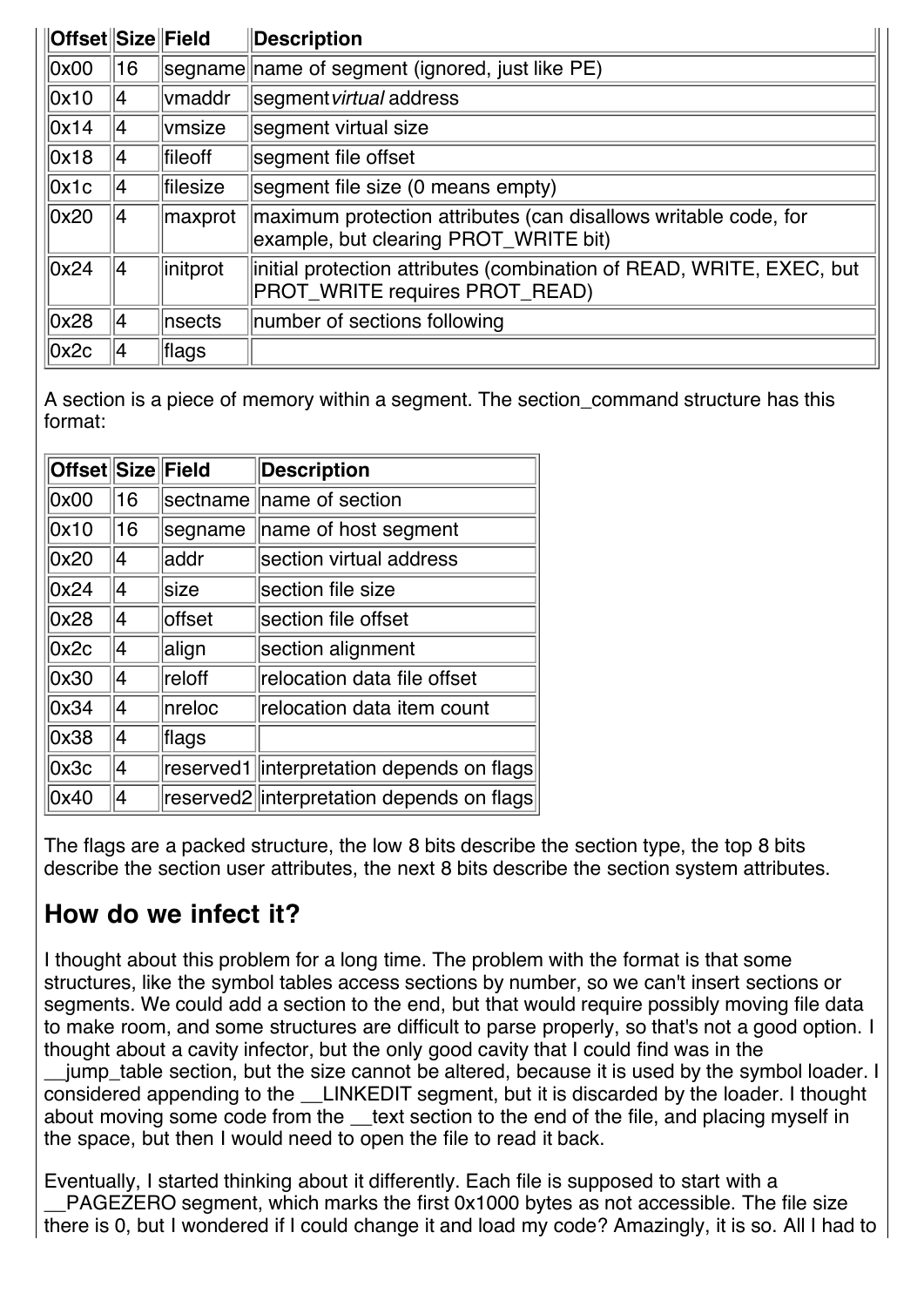do was pad the file to a multiple of 4kb first, to avoid a bus error, then append my code. After that, I set the file offset and size fields, and the protection flags so I can run.

# **How to get control?**

This was a problem, too, for some time. I was using IDA to load the file, but at first I didn't see anywhere the entrypoint value. It seems that the Ilfak had the same problem, because IDA assumes that the entrypoint is always the first byte in the text section. Of course, that's not true. :)

# **Introducing LC\_UNIXTHREAD**

The LC\_UNIXTHREAD load command describes the register values for the main thread in the file. Yes, that includes EIP. By simply changing the value in the EIP field to another value, I was able to move the entrypoint around, but IDA did not notice, and continued to show the old one! It's a new type of entrypoint obscuring. ;) Even more interesting was that IDA refuses to load any segment which contains no sections (like LINKEDIT and, more importantly, PAGEZERO). That means my code is invisible, yet it runs.

The structure is of the thread\_command type. It has this format:

|                  |    | <b>Offset Size Field Description</b>            |
|------------------|----|-------------------------------------------------|
| $\parallel$ 0x00 | ‼4 | $\ $ flavor $\ $ type of data following         |
| $\ 0x04\ $       |    | $\ $ count $\ $ number of dwords following $\ $ |

The interpretation of the thread information depends on the data flavor. We are interested only in the i386 NEW THREAD STATE (1). In that case, it is a i386 thread state t structure, and it has the format:

| $ \mathsf{Offset} $ |   | Size Field |
|---------------------|---|------------|
| 0x00                | 4 | ∣eax       |
| 0x04                | 4 | ∣ebx       |
| 0x08                | 4 | ∣ecx       |
| 0x0c                | 4 | ∣edx       |
| 0x10                | 4 | ∣edi       |
| 0x14                | 4 | ∣esi       |
| 0x18                | 4 | ∣ebp       |
| 0x1c                | 4 | ∣esp       |
| 0x20                | 4 | SS         |
| 0x24                | 4 | eflags     |
| 0x28                | 4 | ∣eip       |
| 0x2c                | 4 | cs         |
| 0x30                | 4 | ds         |
| 0x34                | 4 | ∣es        |
| 0x38                | 4 | ∣fs        |
| 0x3c                | 4 | ∣gs        |